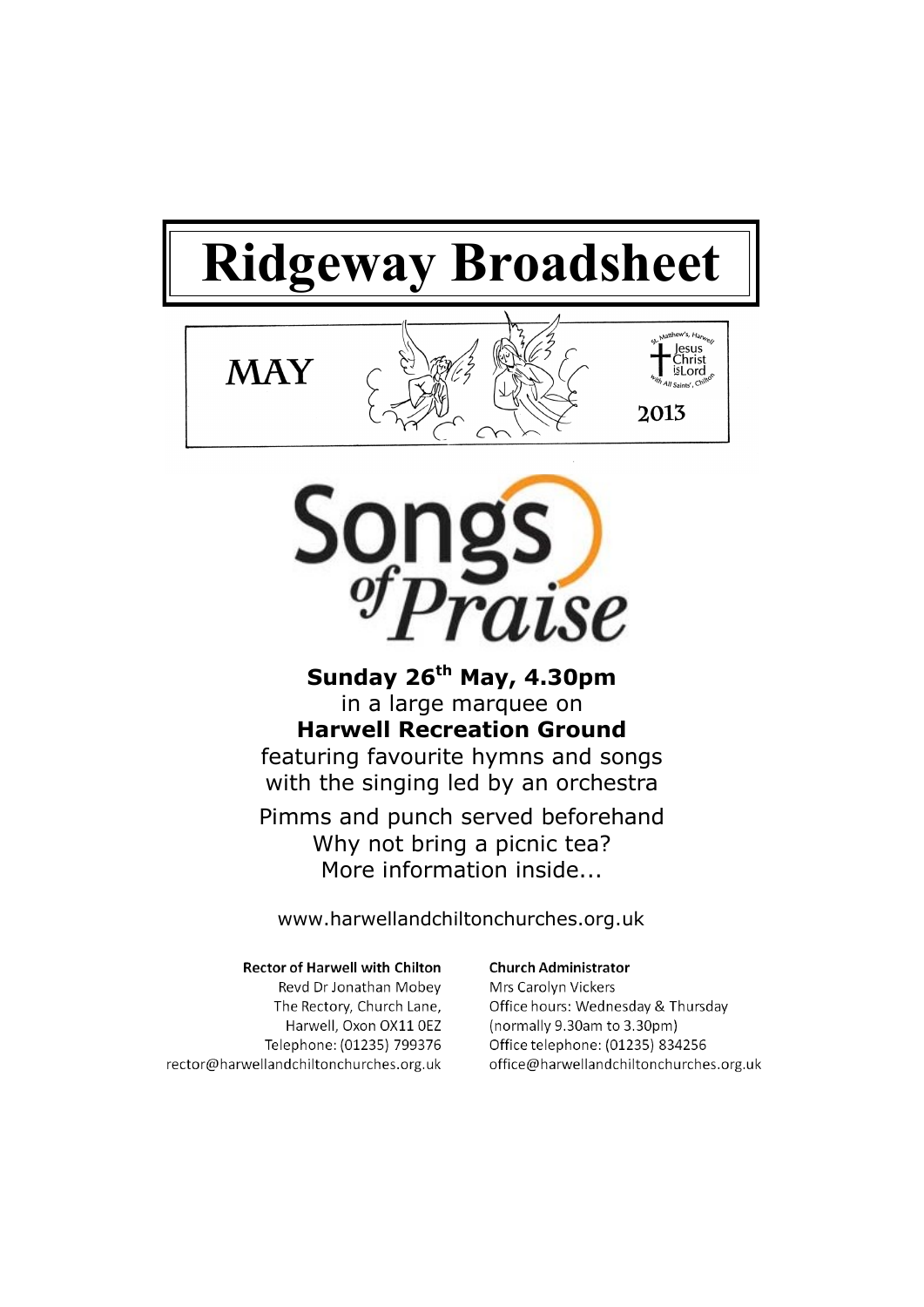#### **C H R I S T I A N A I D W E E K 1 2 - 1 8 M A Y**

Today around 870 million people are desperate for food. One in eight people will go to bed hungry tonight. This is a scandal. But if we bite back at hunger this Christian Aid Week we can help communities find ways to not only survive but to thrive, with enough food to eat not just today but tomorrow.

#### **Grand Coffee Morning & Plant Sale**

This will be held on Saturday May 11th from 10 am to 12 noon in Chilton Village Hall and is organised by Chilton Wives' Group to benefit Christian Aid. It provides a great opportunity to buy bedding plants, perennials, small shrubs, herbs and vegetable plants. There is also a well-stocked secondhand bookstall, and a cake and home produce stall. We would welcome any contributions of books, cakes and plants. Please join us on the morning of the 11th May to stock up your garden, browse over books or chat over a cup of coffee. Contact Judy Goodall at 43 Crafts End Tel 834503 with offers of help.

#### **T H A N K Y O U S**

"During past weeks I have received many kind and encouraging messages from members of our congregation, and I know I have been remembered in your prayers. I thank everyone for their loving good wishes, and hope to join in worship in the not too distant future." Mary Hanley

Gill Gay would like to thank everyone who supported the first coffee morning held by the Harwell Evergreens on 6th April. A total of £126.60 was made. We hope to see you all again at the next one.

#### **H A R W E L L P A S T O R A L C A R E**

We have a small team who are able to offer support and friendship especially to those who are lonely, housebound or unwell. If you, or anyone you know, would welcome a visit please get in touch. It is helpful to know of cases of illness either at home or in hospital. Also if you unable to get to church and would like to receive Holy Communion at home please let us know. Please contact Joan Impey 820346, the Rector 799376, or the Parish Office 834256 or office@harwellandchiltonchurches.org.uk.

#### **S O N G S O F P R A I S E**

Sunday 26th May at 4.30pm on Harwell Recreation Ground sees the return of the popular Songs of Praise event that for a number of years preceded the Harwell Feast. It will be held in a large marquee and will feature a series of hymns and songs chosen by individuals from Harwell and Chilton along with short explanations the reason for their choice of hymn/ song. Please put the date in your diary.

#### **F L E D G E L I N G S : M O N D A Y M O R N I N G S**

Every Monday morning from 9.30- 11.30am, for pre-school aged children and their parents and carers. We have plenty of time for free play (for the children) and chatting (for the grownups), as well as activities such as playdough, painting, craft and sometimes even cooking! And of course tea, coffee, and biscuits! We meet at St Matthew's Church Hall during termtime. Just turn up - everyone welcome!

#### **F A C E B O O K**

If you would like to keep up to date with news from our churches, why not visit or 'Like' our new Facebook page? Find us at facebook.com/hcchurches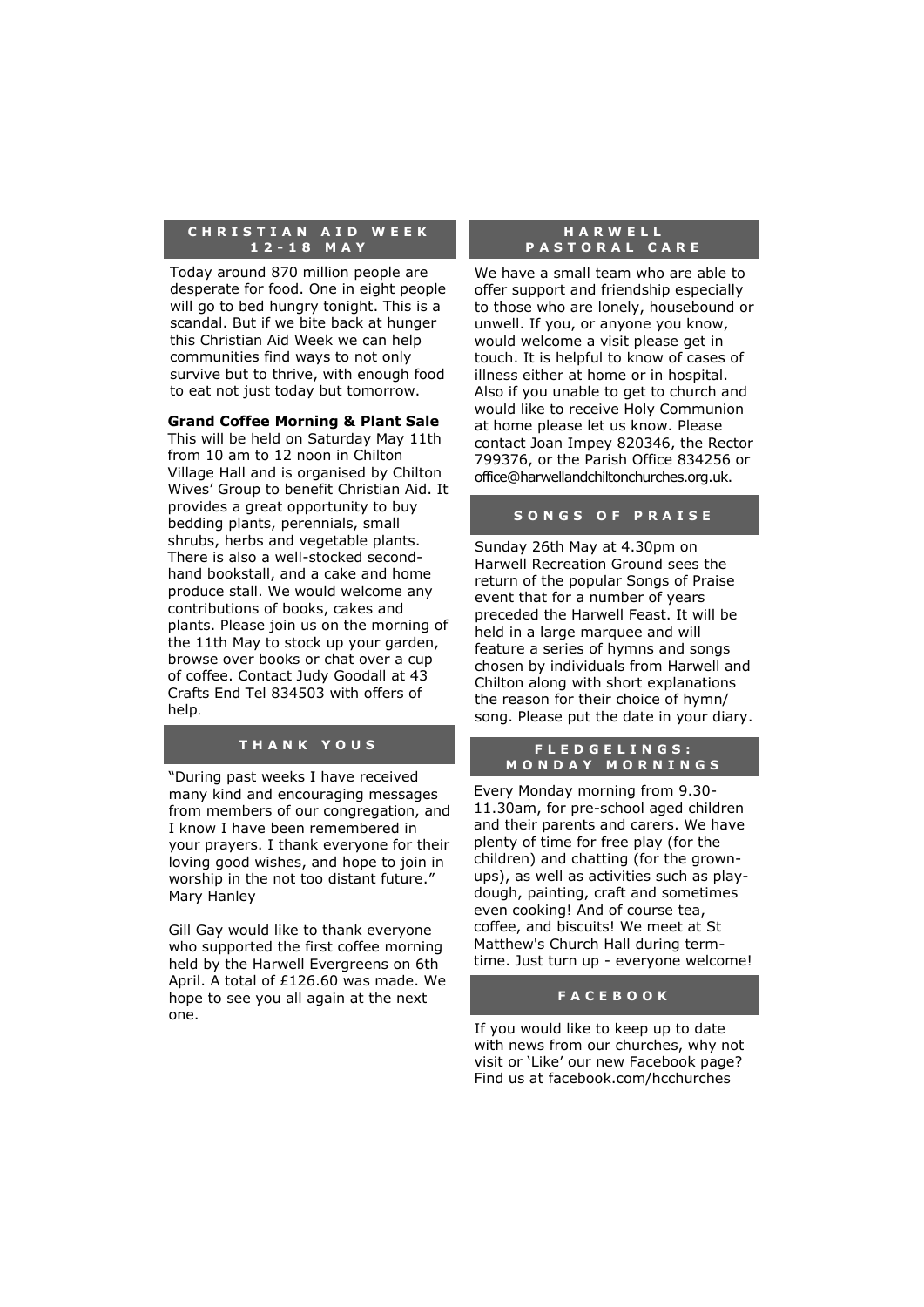I heard recently about a group of teenagers chatting and laughing on a pavement when a lady, probably in her 80's, tried to get past. The group wouldn't move, however, blocking the path and forcing her walk on the road. As she passed they jeered at her and made disparaging comments about her age and appearance.

When I heard of this, my first reaction was one of anger. How dare they treat someone like that? But these feelings were soon followed by feelings of sadness and despair, even. I thought about our society which increasingly worships youth and celebrity, and where one's worth is measured in terms of one's bank balance, looks or abilities. Being raised in that environment, perhaps these young people have not been given the moral grounding that many take for granted.

The Bible speaks of honouring the one's parents and the elderly and of caring for the weak and vulnerable, but when you don't know or don't respect biblical authority then it is hard to justify why you should do these things. The Bible says that the fear of the Lord is the beginning of wisdom (Proverbs 9:10), but when society tells you that God is dead and 'if it feels good do it', life can easily become a moral free-for-all.



But then I started to feel hopeful as I thought of dramatic stories of God's intervention in the lives of apparently hopeless cases. People like Nicky Cruz.

Nicky Cruz was raised in Puerto Rico and was the victim of repeated physical abuse and rejection at the hands of his parents. In an attempt to escape his violent upbringing, Cruz fled to New York City in the mid 1950s where he soon got caught up in the gang violence that was sweeping the city. Fearless and seemingly immune to physical pain, Cruz rose through the ranks of the notorious Mau Mau gang in Fort Greene, Brooklyn to become their War Lord. Cruz' life was a downward spiral of violence and dysfunction. A psychiatrist once told the court and Nicky that he was "doomed… finished… on a one-way trip to jail, the electric chair and hell."

Then one day a skinny preacher, David Wilkerson, came to the war-torn streets of Brooklyn delivering a message to Nicky – "Jesus loves you, Nicky." Cruz threatened to kill the preacher, but several weeks later at a rally in New York City, Cruz surrendered his life to God and exchanged his weapons for a Bible. For the past 50 years, Nicky has been travelling around the world reaching tens of millions of people with his miraculous testimony and continues to minister in inner cities and prisons. His life story has been told in the best-selling book, 'The Cross and the Switchblade', and in the movie by the same title. I read that book and saw that film when I was a teenager, and they had a significant impact on my fledgling Christian faith.

There are many others like Nicky Cruz, radically transformed by the power of God through the risen Lord Jesus Christ. Many stories of God's work in the lives of individuals are less dramatic, but no less significant, and

some of those will be shared at the Songs of Praise event on Harwell Recreation Ground on Sunday 26th May. If you are tempted to despair and need to be encouraged, please come along. If you just want to join in with a good old sing then you are equally welcome. And if you would like to share your story of how God has been at work in your life, then be in touch!

Revd Dr Jonathan Mobey Rector of Harwell with Chilton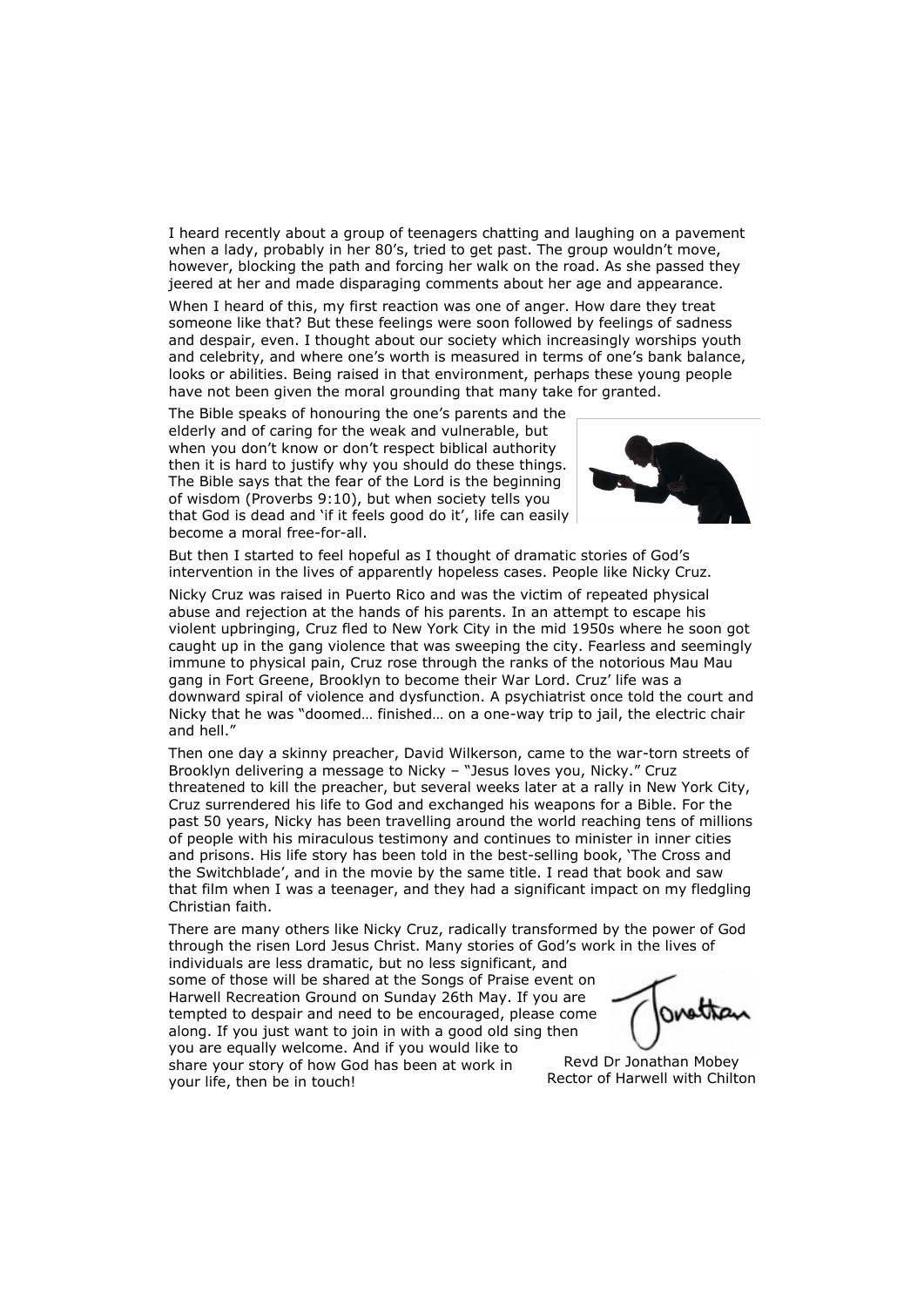## May 2013

#### **Wednesday 1st** 10:15am Home Group at St Matthew's Church meeting room 1:45pm Home Group at 15 Elderfield Crescent, Chilton 6:00pm Confirmation Group at All Saints' Chilton 7:30pm Chilton Choir practice at All Saints' Tower 8:30pm Night Prayer at All Saints' Church, Chilton **Thursday 2nd** 6:15pm Harwell Young Singers practice at St Matthew's Church, Harwell 7:30pm Bell Ringing Practice at St Matthew's Tower 7:30pm Home Group at Dunaverty, Wantage Road, Harwell **Friday 3rd** 2:15pm Home Group at Cherry Tree Court, Harwell **Saturday 4th** 8:30am Prayer meeting at both Churches **Sunday 5th 8:00am Holy Communion (BCP) at St Matthew's Church, Harwell 9:30am All Age Worship at All Saints' Church, Chilton 11:00am All Age Worship at St Matthew's Church, Harwell 4:30pm "Connect" at Chilton School 6:15pm Evening Prayer at St Matthew's Church, Harwell 7:00pm Youth Fellowship at 9 The Cleave, Harwell Monday 6th** 10:30am Bell Ringing Quarter Peal Attempt at All Saints' Tower **Tuesday 7th** 2:30pm Chilton Evergreens at Chilton Village Hall—Talk by Phil Morris 'Garden Birds' 7:45pm All Saints' PCC meeting at All Saints' Church, Chilton **Wednesday 8th** 10:15am Home Group at St Matthew's Church meeting room 1:45pm Home Group at 15 Elderfield Crescent, Chilton 7:30pm Chilton Choir practice at All Saints' Church, Chilton **Thursday 9th** 7:30pm Bell Ringing Practice at St Matthew's Tower 7:30pm Home Group at Dunaverty, Wantage Road, Harwell 7:45pm Ascension Day Holy Communion at All Saints' Church, Chilton **Friday 10th** 2:15pm Home Group at Cherry Tree Court, Harwell **Saturday 11th** 8:30am Prayer meeting at both Churches 10:00am - 12:00pm Christian Aid Coffee/Sale at Chilton Village Hall **Sunday 12th 8:00am Holy Communion (BCP) at All Saints' Church, Chilton 9:30am Morning Worship at All Saints' Church, Chilton 11.00am Morning Worship at St Matthew's Church, Harwell 4:30pm "Connect" at Chilton School 4:30pm "Hands Free" Christian Aid United Service at St Matthew's Church, Harwell 7:00pm Youth Fellowship at St Matthew's Church Hall Monday 13th** 9:30am Fledgelings at St Matthew's Church Hall 7:30pm Bell Ringing Practice at All Saints' Tower 8:00pm Home Group at 10 Jennings Lane, Harwell **Tuesday 14th** 7:45pm Chilton Wives' Group at All Saints' Church—Planning Meeting 7:45pm St Matthew's PCC meeting at St Matthew's Church, Harwell **Wednesday 15th** 10:15am Home Group at St Matthew's Church meeting room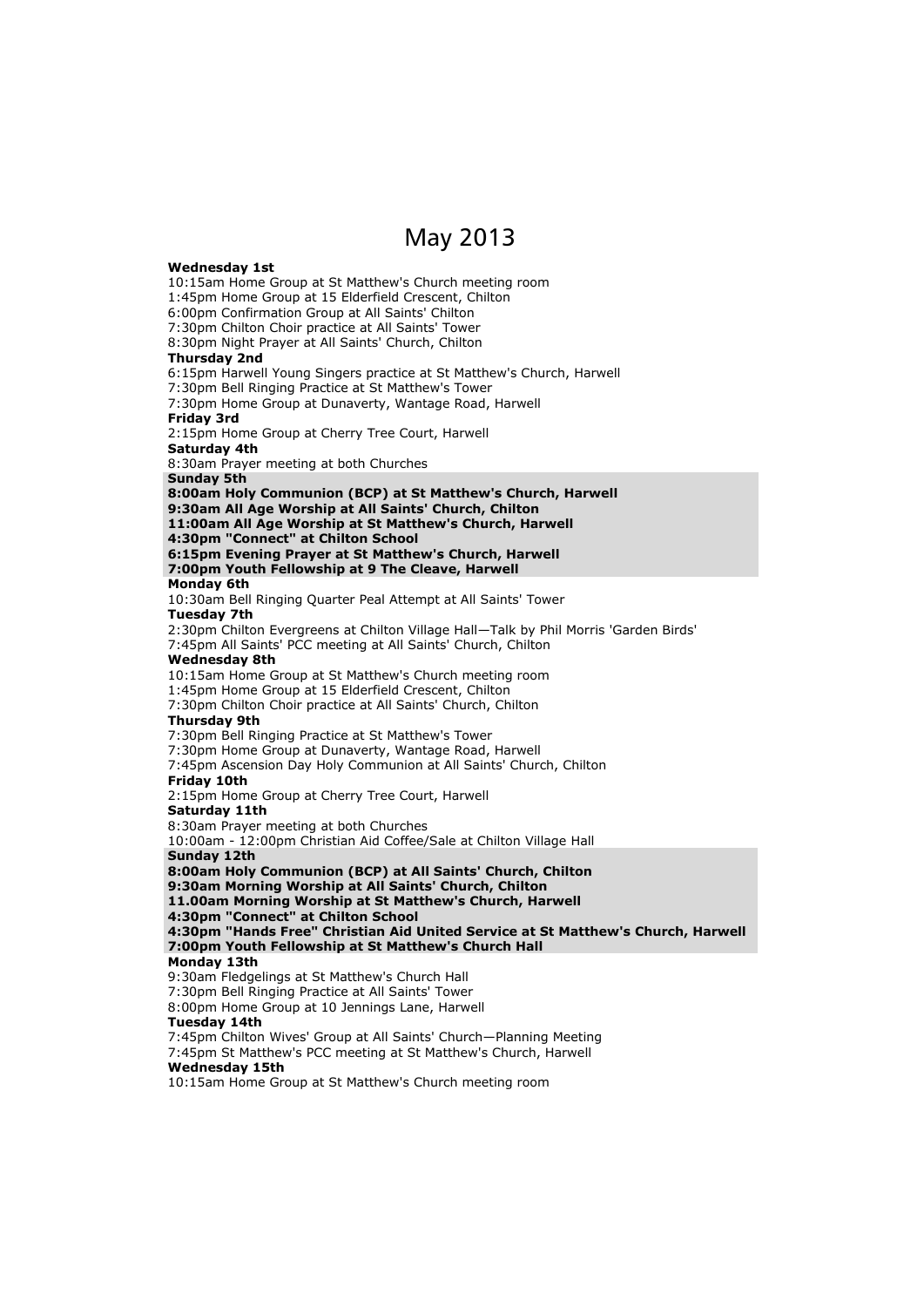1:45pm Home Group at 15 Elderfield Crescent, Chilton 6:00pm Confirmation Group at All Saints' Chilton 7:30pm Chilton Choir practice at All Saints' Church, Chilton **Thursday 16th** 2:30pm Harwell Evergreens at St Matthew's Church Hall —Talk by Mr.R.Leaman - Guide dogs for the blind. 7:30pm Bell Ringing Practice at St Matthew's Tower 7:30pm Home Group at Dunaverty, Wantage Road, Harwell **Friday 17th** 2:15pm Home Group at Cherry Tree Court, Harwell **Saturday 18th** 8:30am Prayer meeting at both Churches **Sunday 19th 8:00am Holy Communion (BCP) at St Matthew's Church, Harwell 9:30am Holy Communion at All Saints' Church, Chilton 11:00am Holy Communion at St Matthew's Church, Harwell 4:30pm "Connect" at Chilton School 6:15pm Evening Prayer (BCP) at St Matthew's Church, Harwell 7:00pm Youth Fellowship at 9 The Cleave, Harwell Monday 20th** 9:30am Fledgelings at St Matthew's Church Hall 7:30pm Bell Ringing Practice at All Saints' Church Tower 8:00pm Home Group at 10 Jennings Lane, Harwell **Tuesday 21st** 10:00am Holy Communion (BCP) at Cherry Tree Court, Harwell 7:30pm Harwell Ladies' Group at St Matthew's Church Hall —Talk by George Dawson - Didcot Railway Centre **Wednesday 22nd** 10:15am Home Group at St Matthew's Church meeting room 1:45pm Home Group at 15 Elderfield Crescent, Chilton 6:00pm Confirmation Group at All Saints' Chilton 7:30pm Chilton Choir practice at All Saints' Church, Chilton **Thursday 23rd** 7:30pm Bell Ringing Practice at St Matthew's Tower 7:30pm Home Group at Dunaverty, Wantage Road, Harwell **Friday 24th** 2:15pm Home Group at Cherry Tree Court, Harwell **Saturday 25th** 8:30am Prayer meeting at both Churches 12:00pm - 10:00pm YF at the Big Church Day Out at Wiston House, West Sussex **Sunday 26th 8:00am Holy Communion (BCP) at All Saints' Church, Chilton 9:30am Morning Worship at All Saints' Church, Chilton 11:00am Morning Worship at St Matthew's Church, Harwell 4:30pm Songs of Praise at Harwell Recreation Ground Monday 27th** Harwell Feast at Harwell 7:30pm Bell Ringing Practice at All Saints' Tower **Wednesday 29th** 10:15am Home Group at St Matthew's Church meeting room 1:45pm Home Group at 15 Elderfield Crescent, Chilton 7:30pm Chilton Choir practice at All Saints' Church, Chilton **Thursday 30th** 7:30pm Bell Ringing Practice at St Matthew's Tower 7:30pm Home Group at Dunaverty, Wantage Road, Harwell **Friday 31st** 2:15pm Home Group at Cherry Tree Court, Harwell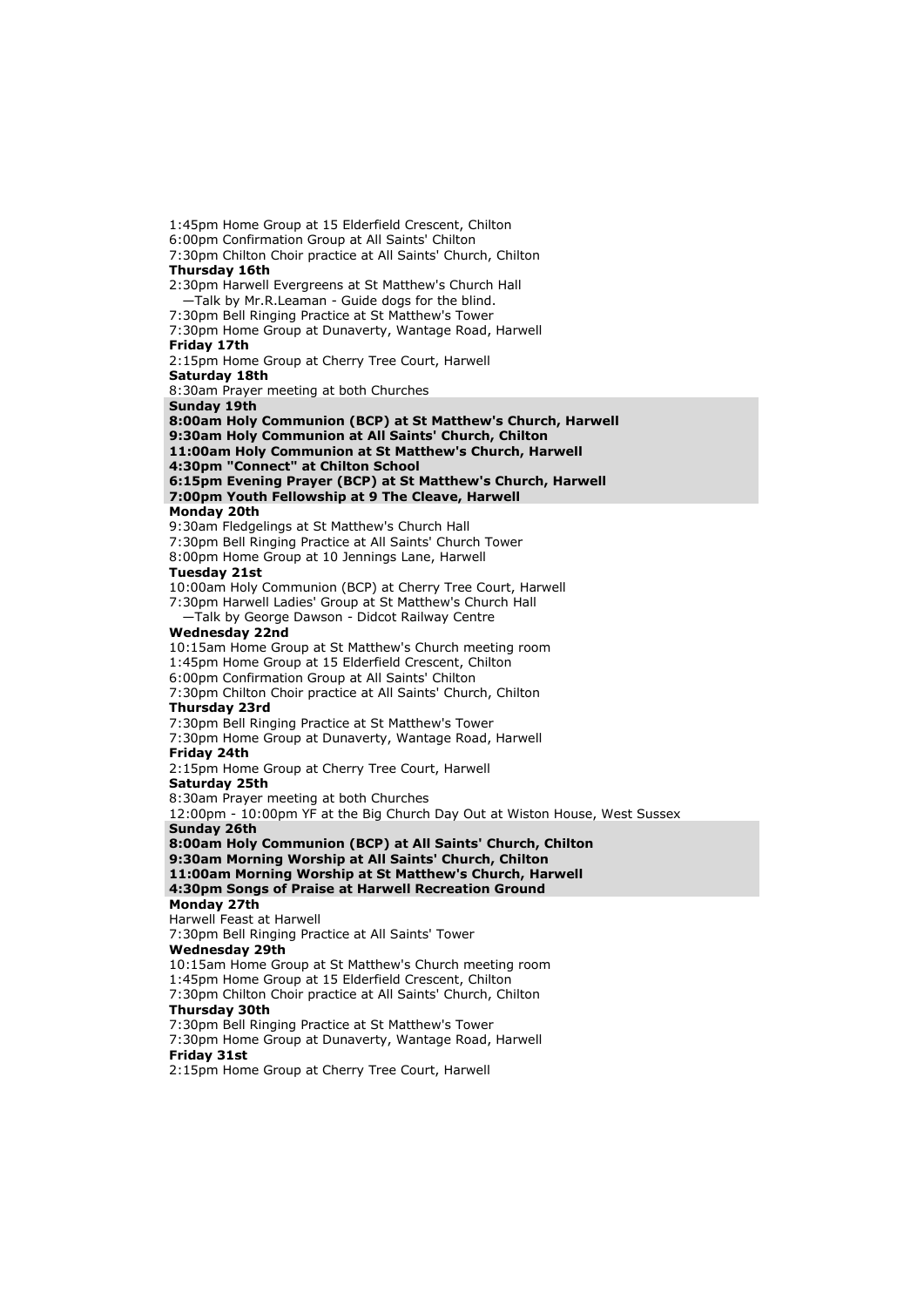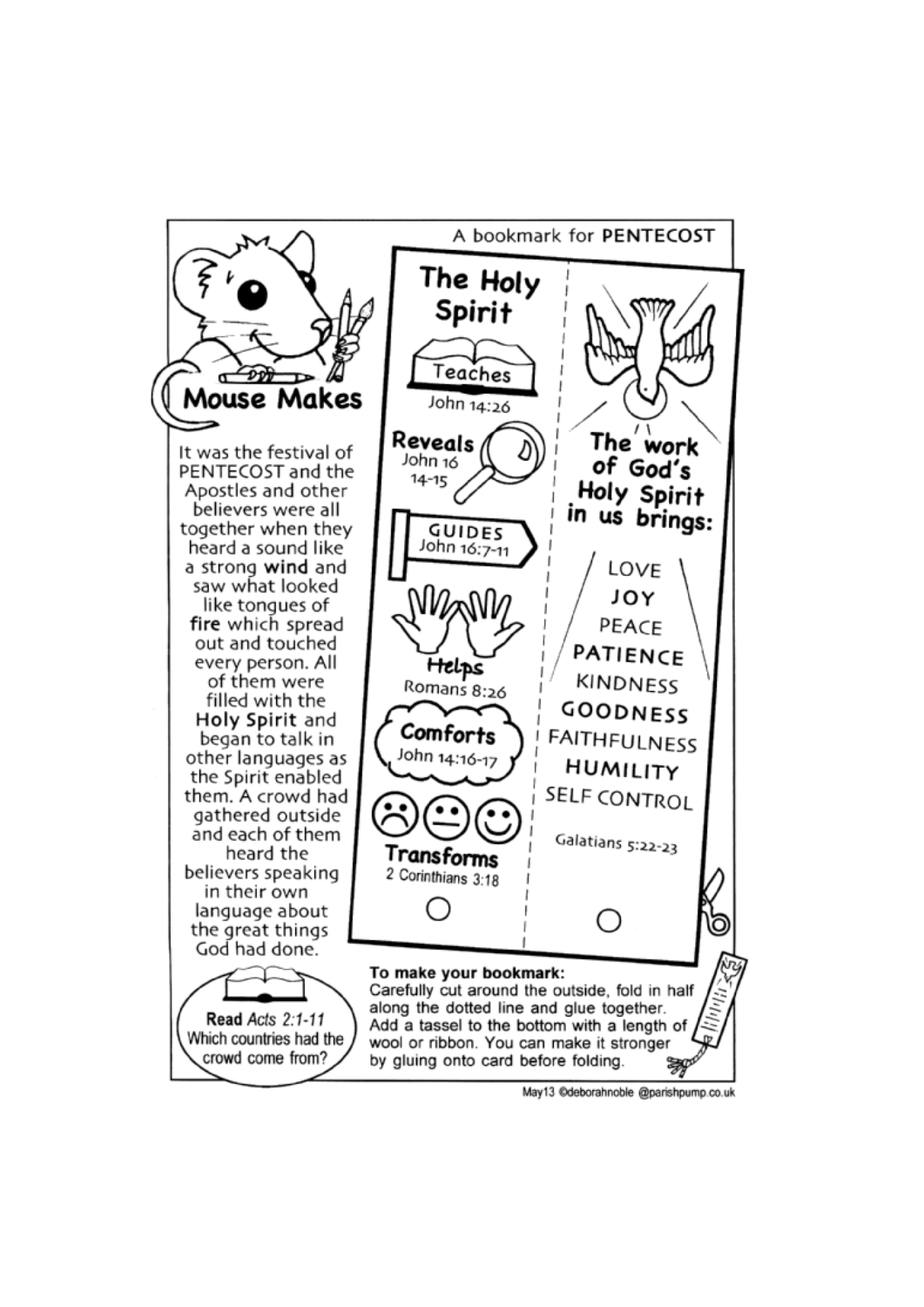#### **F R O M T H E P A R I S H R E G I S T E R S**

#### **Marriages**

*"Those that God has joined together"*

Edward Robinson & Lucy Shaw David Keymer & Elise Donnelly Richard Cumming & Lisa Selwood

#### **Funerals**

*"He who believes in Me will live"*

Christopher Williams Medway (68) Florence Gertrude Field (89) Francis Colin Blissett (83) Violet Anderson Doak-Dunelly (79) Edna Violet Pointer (84) John Charles Friend (79) Gwendoline Myra Pearce (67)

#### **L O V E & R E T U R N**

Love - and Return - thy Neighbour. That is the aim of the new Neighbourhood Return scheme, which aims to act quickly to find people with memory problems, such as dementia, who have got lost. We are looking for volunteers to join searches in their immediate area, who have a mobile phone which is regularly charged and has credit on it, and who can use text messaging. We know everyone isn't available all the time, so the scheme aims to sign up as many volunteers across Oxfordshire as possible. If you aren't available when we alert you to someone missing, just text back 'no'. If you are free to help, our care centre will let you know where to search. You can sign up to the scheme at www.ourturn.org.uk or by phoning 0116 229 3118. You will rarely or may never be called to help, but by registering not only will you help carers to feel supported by their local community, but should someone in your local area go missing you could help save a life. If you are a carer of someone with memory problems, you can register them using the contacts above. It's free.

#### **V E N N O R M A N R U S S E L L**

Norman Russell writes: "I am shortly due to retire after 42½ years of ordained ministry, 7½ of which were spent in Harwell and Chilton and 36 in Oxford Diocese. There will be a straightforward service of Evensong in Reading Minster to mark my retirement on Sunday 12 May at 4.30 pm. I plan to preach on the text which was the motto of my old theological college 'Woe is unto me if I preach not the Gospel'. There will be no special invitations or tickets on the Gospel principle that 'whosoever will may come'. If any parishioners from Harwell and/or Chilton would like to join us they will of course be very welcome. Every good wish, Norman."

#### **HARWELL STONE S E R V I C E**

On the Saturday nearest to the anniversary of D-Day, a parade and service is held at the RAF Harwell Memorial Stone at the Harwell Oxford Campus. The stone marks the departure point for Servicemen who were amongst the first to land on D-Day. This is organised by the Royal British Legion Harwell Branch and supported by Goodman. The 2013 Service will take place on Saturday 8th June 2013 at 5.30pm. Legion Standards, Service Standards and Army/Air Cadet Standards are also welcome to attend, please be there for 5.00pm. Attendees should note there are no facilities at the stone. After the service attendees will be welcome at the Harwell Village RBL Club in Westfield. If you require further information please contact the Branch: branch@harwellrbl.co.uk